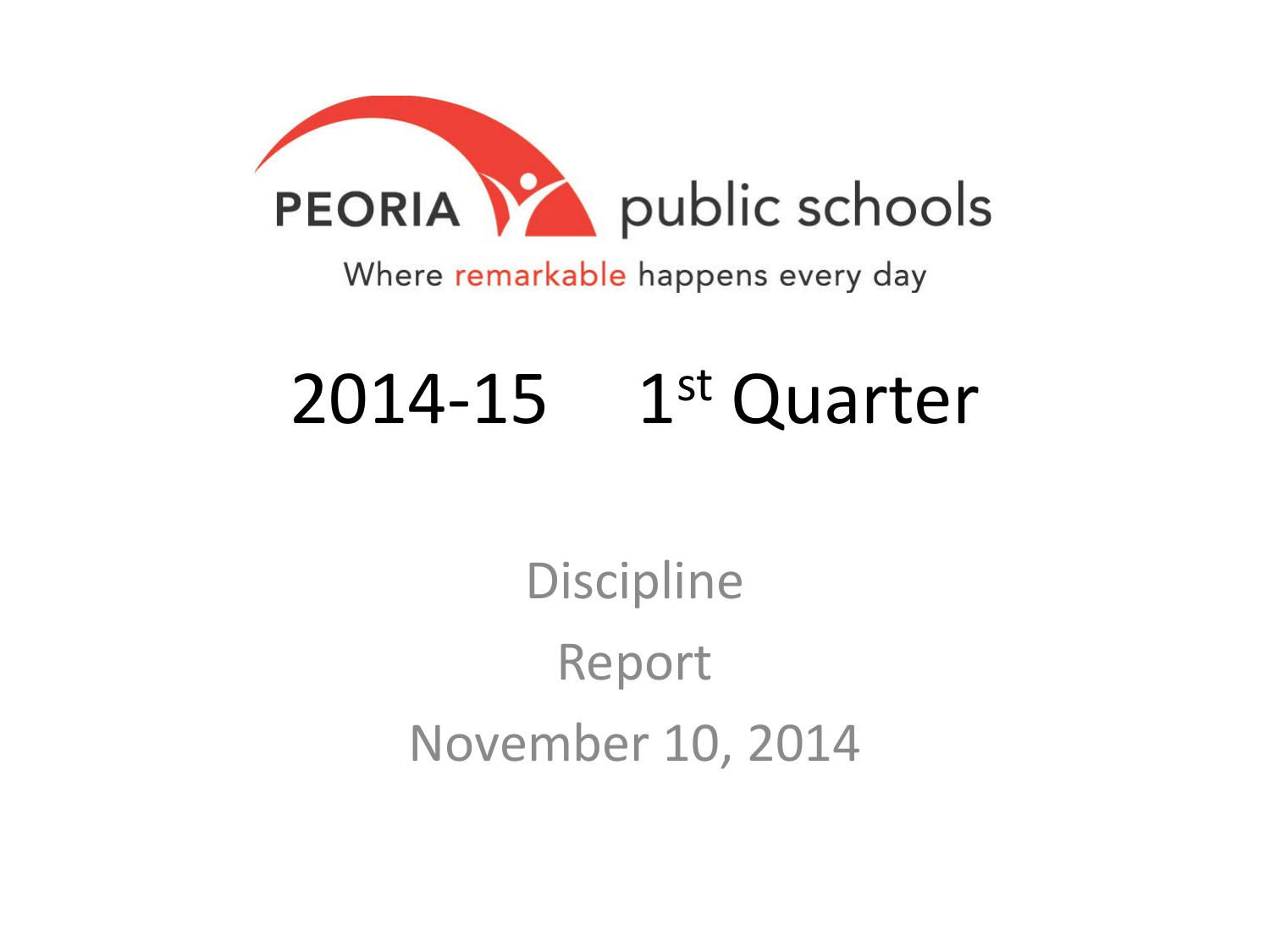## 2.6 1218 3263 2.4 1252 2986.5 **2.2 1395 3130** 0 500 1000 1500 2000 2500 3000 3500 Average Days per Suspension Total Number of Suspensions Total Suspension Days Average Days per Suspension Total Number of Suspensions Total Suspension Days 2014-15 2.2 1395 3130 2013-14 2.4 2.4 2.986.5 2012-13 2.6 1218 3263 **Enrollment as of 10/17/2014 = 13,527 Students**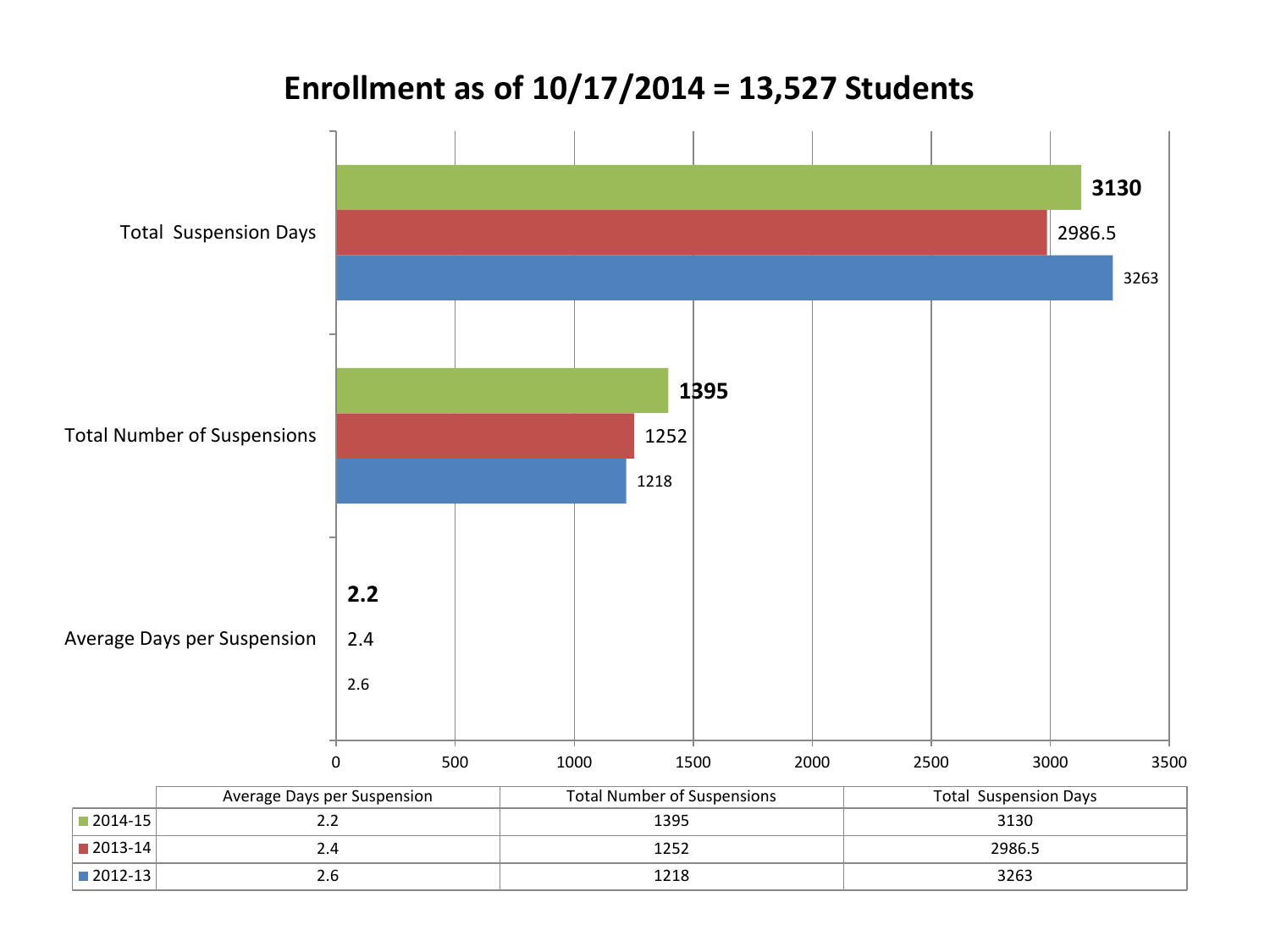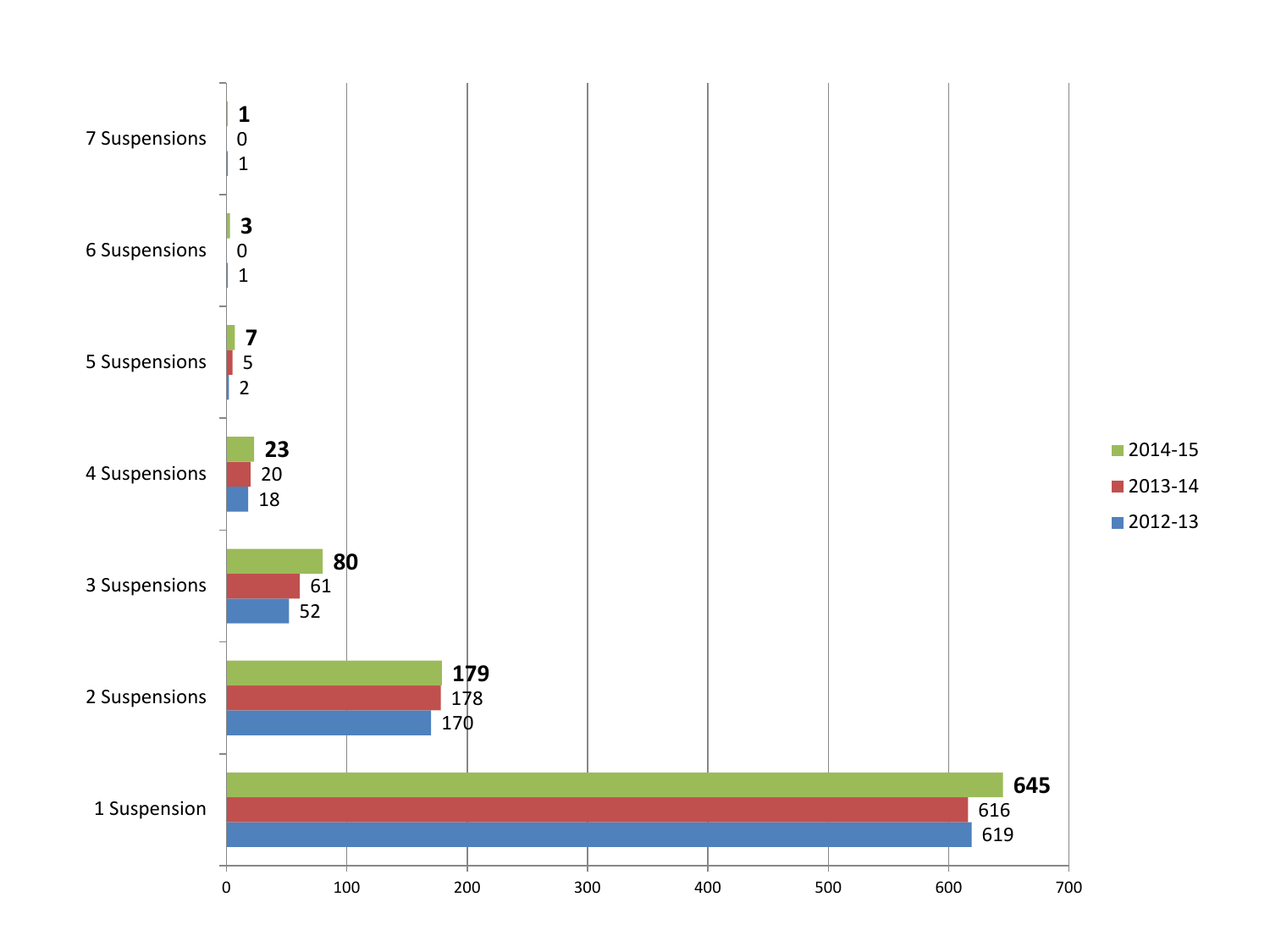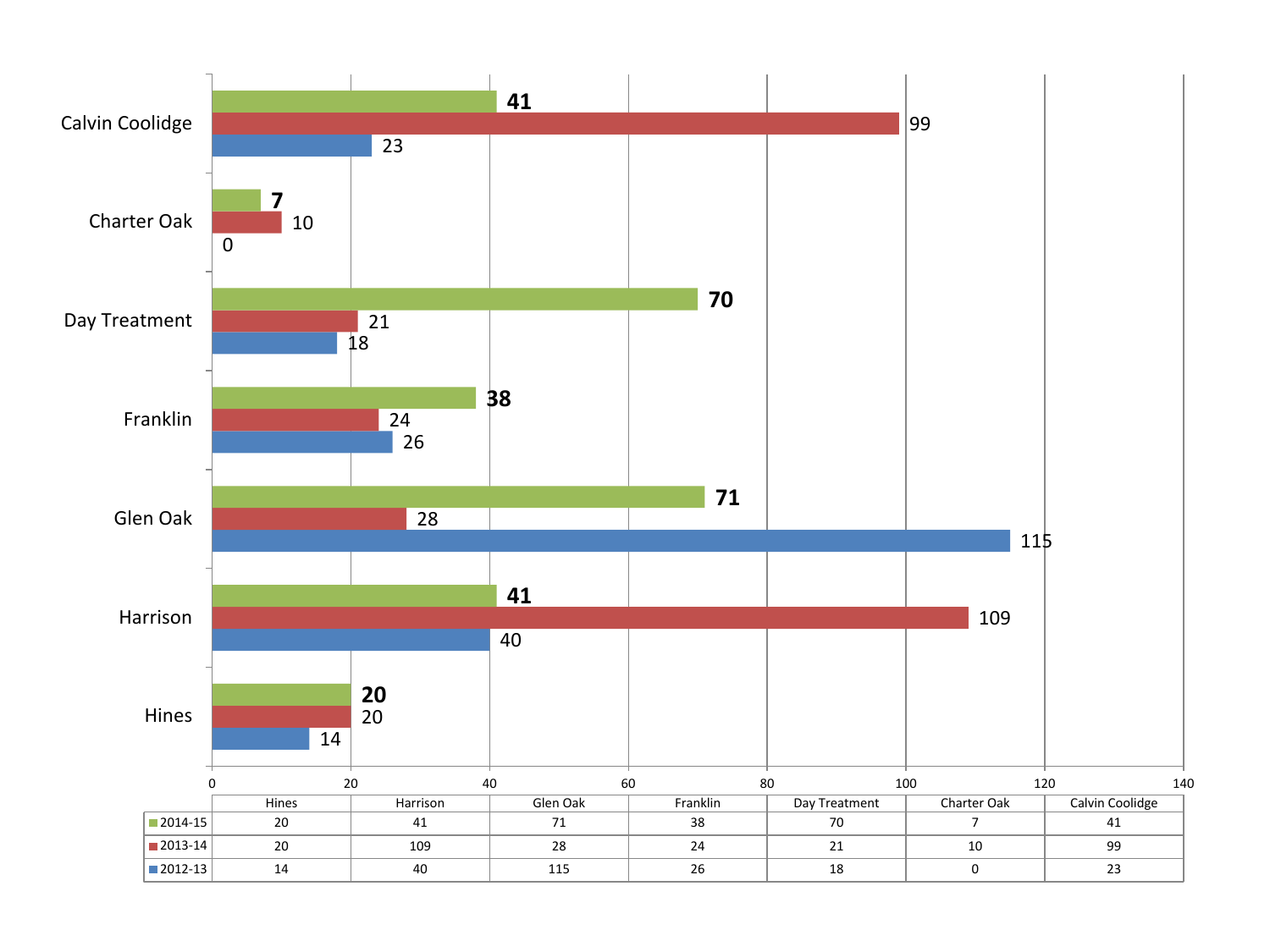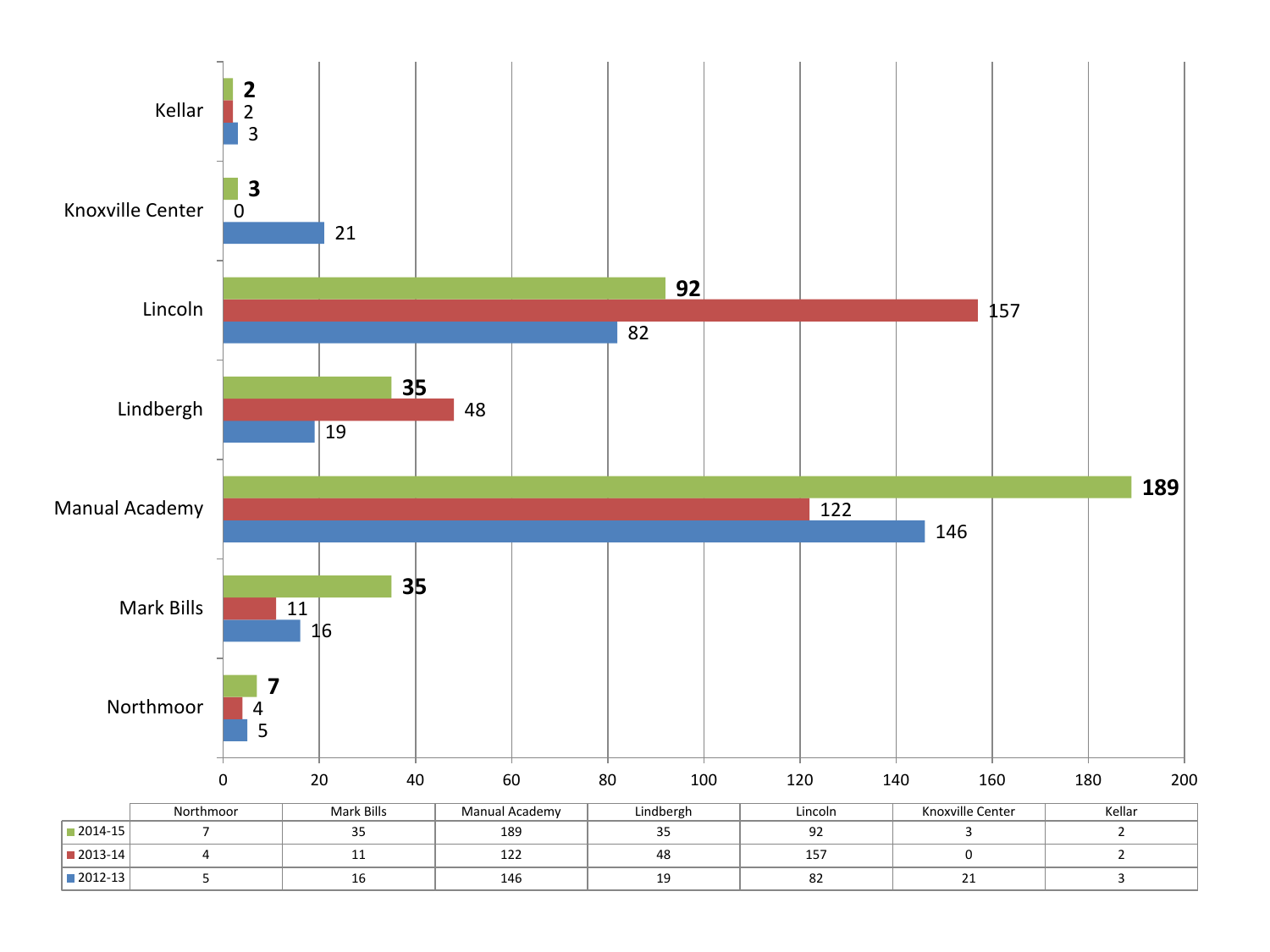

|             | Trewvn | Thomas Jefferson | <b>Sterling</b> | Roosevelt Magnet | <b>Rolling Acres</b> | Richwoods | Peoria High |
|-------------|--------|------------------|-----------------|------------------|----------------------|-----------|-------------|
| $2014 - 15$ | 100    | JU               | --              |                  |                      | ρT        | 206         |
| $2013 - 14$ | 110    |                  | υJ              | <u>_ _</u>       |                      | 50        | 198         |
| ■ 2012-13   | 64     |                  | JU              | ت                | <b>. .</b>           | 58        | 249         |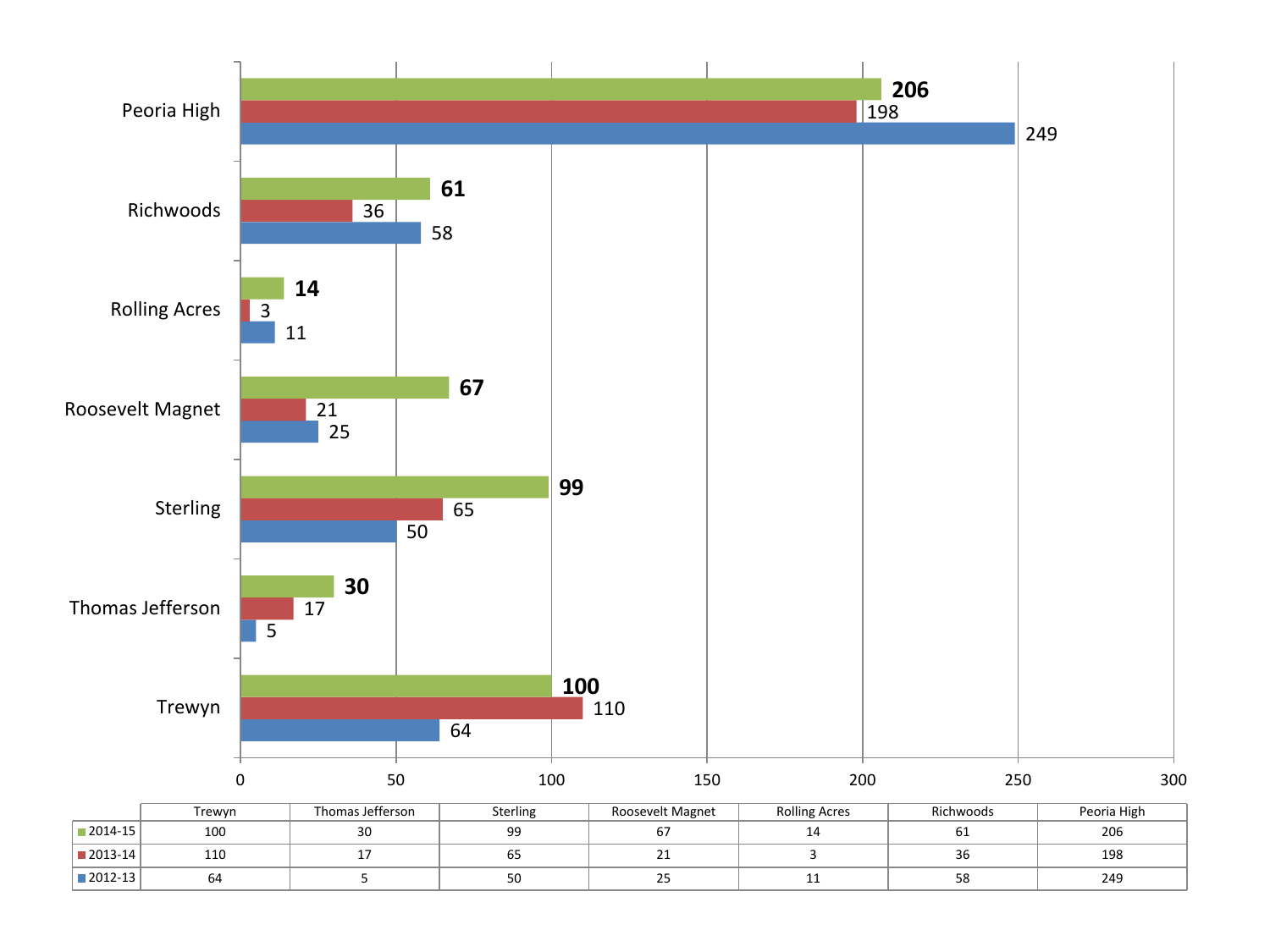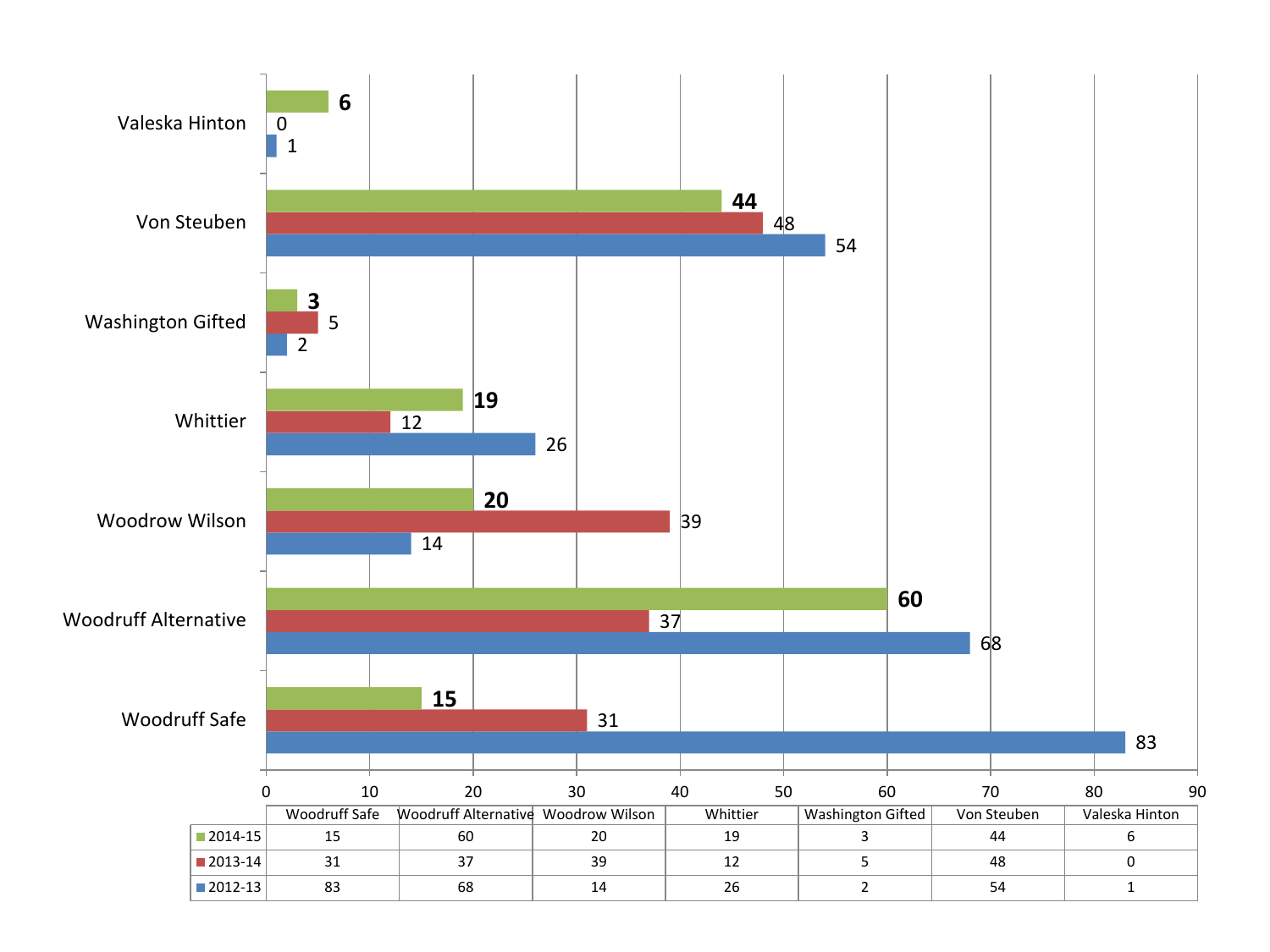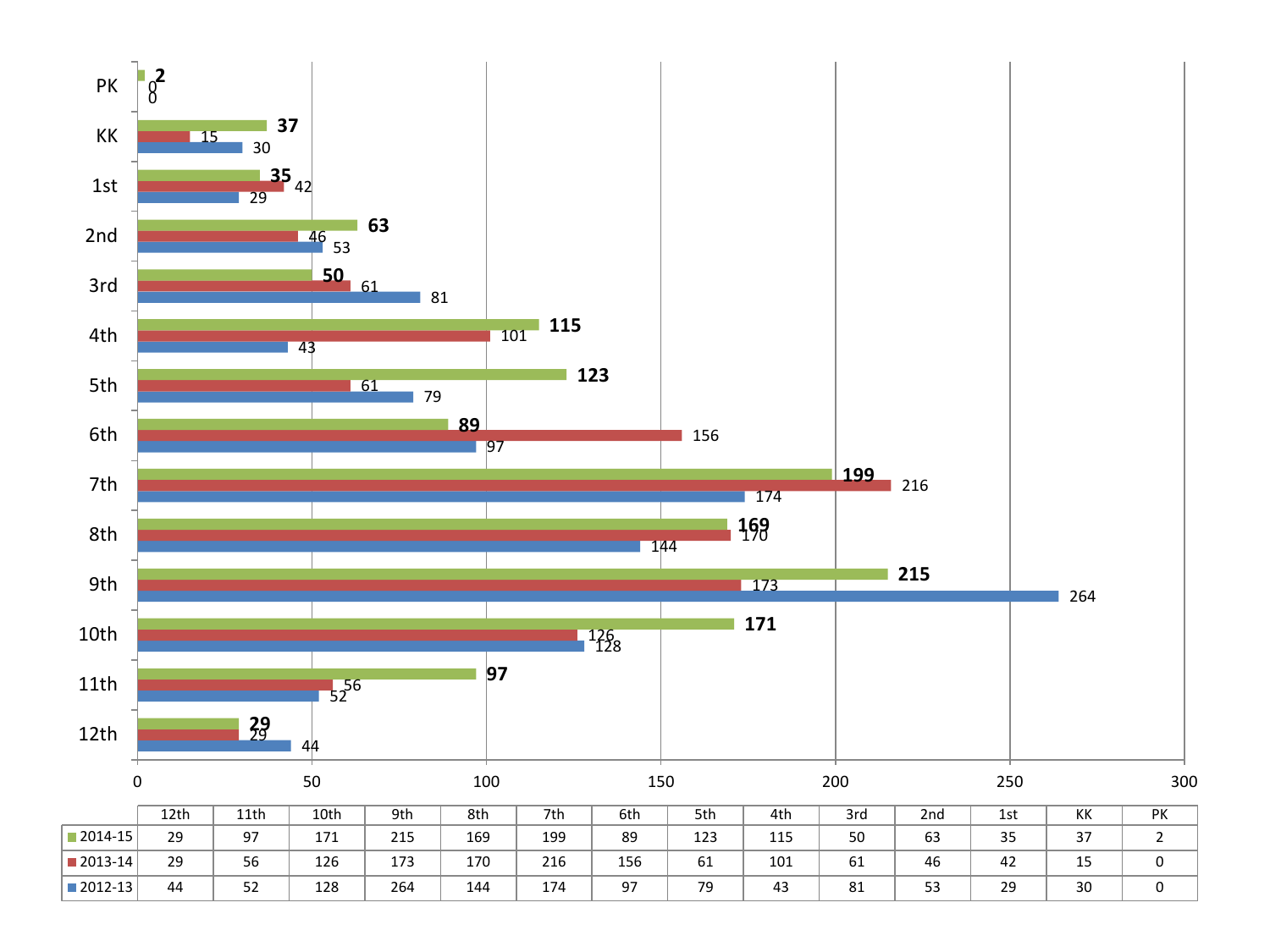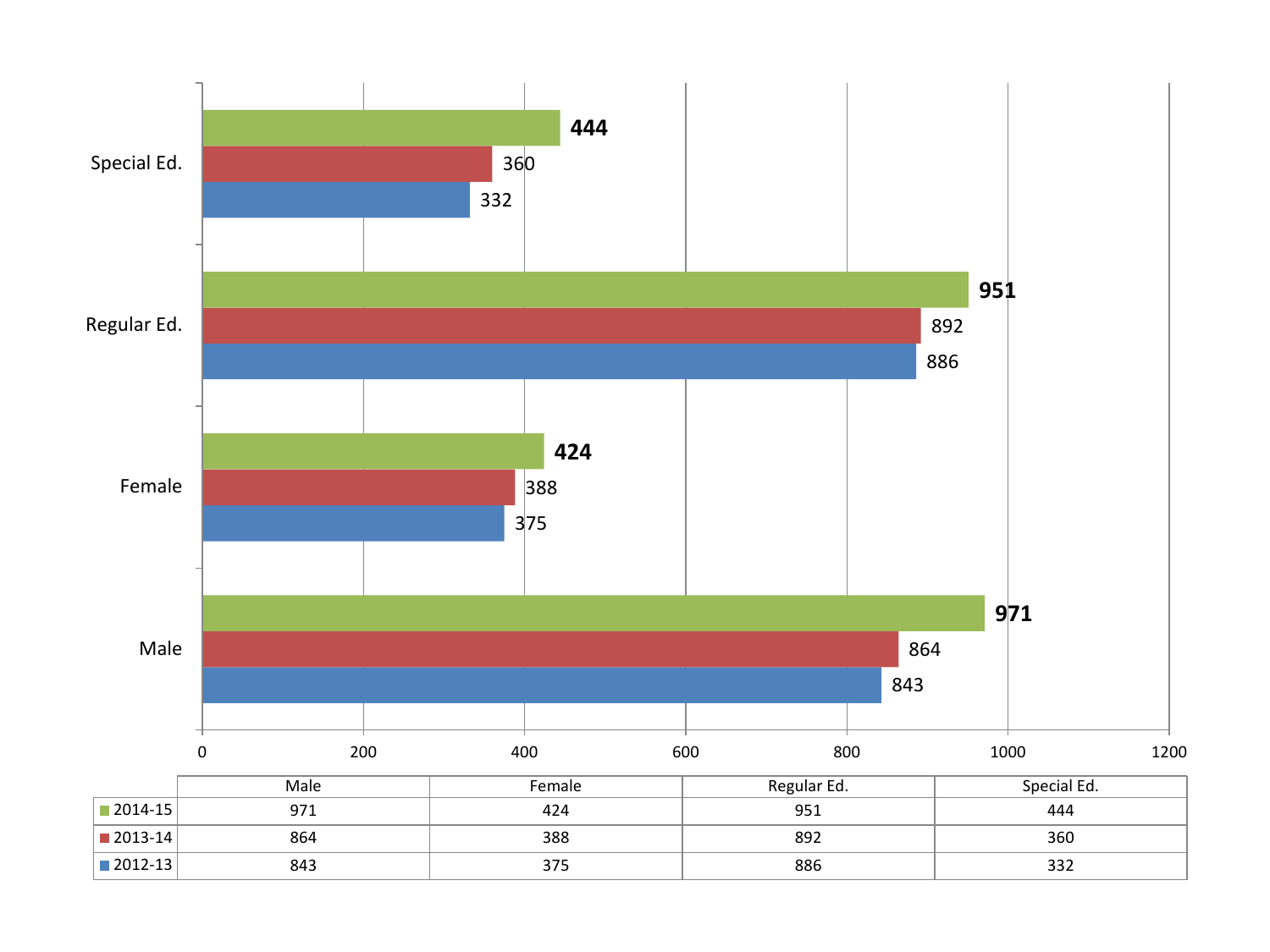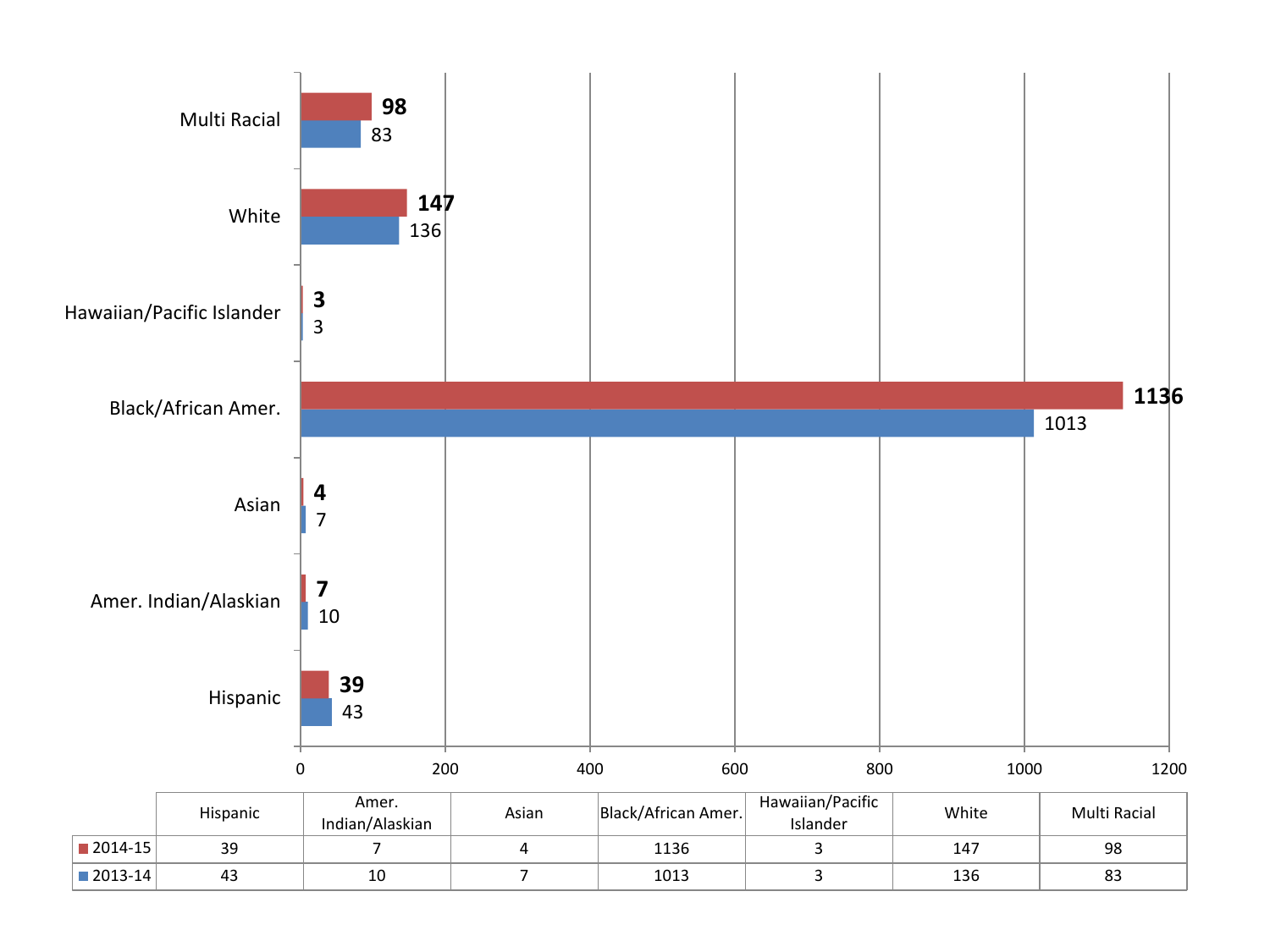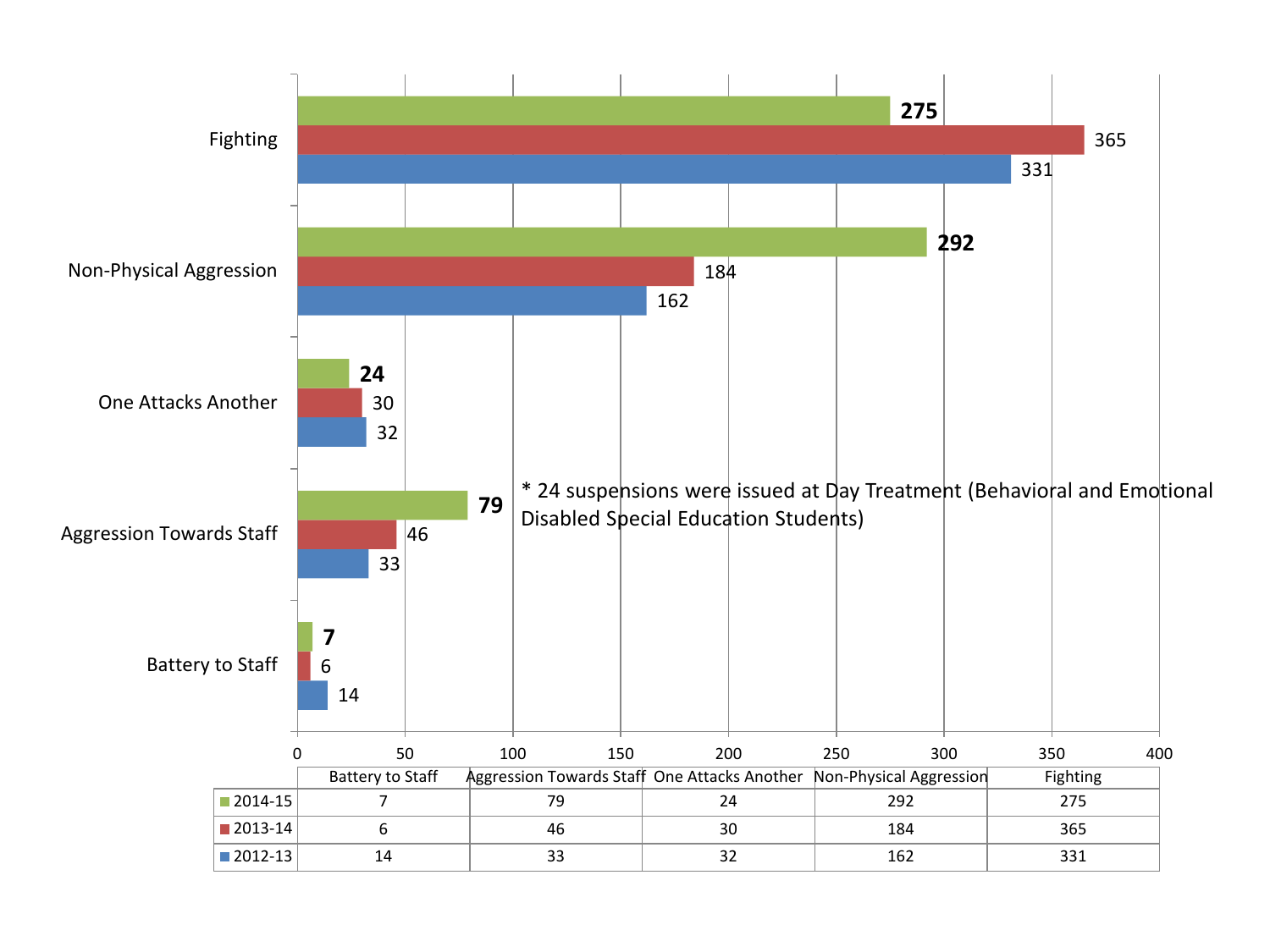![](_page_11_Figure_0.jpeg)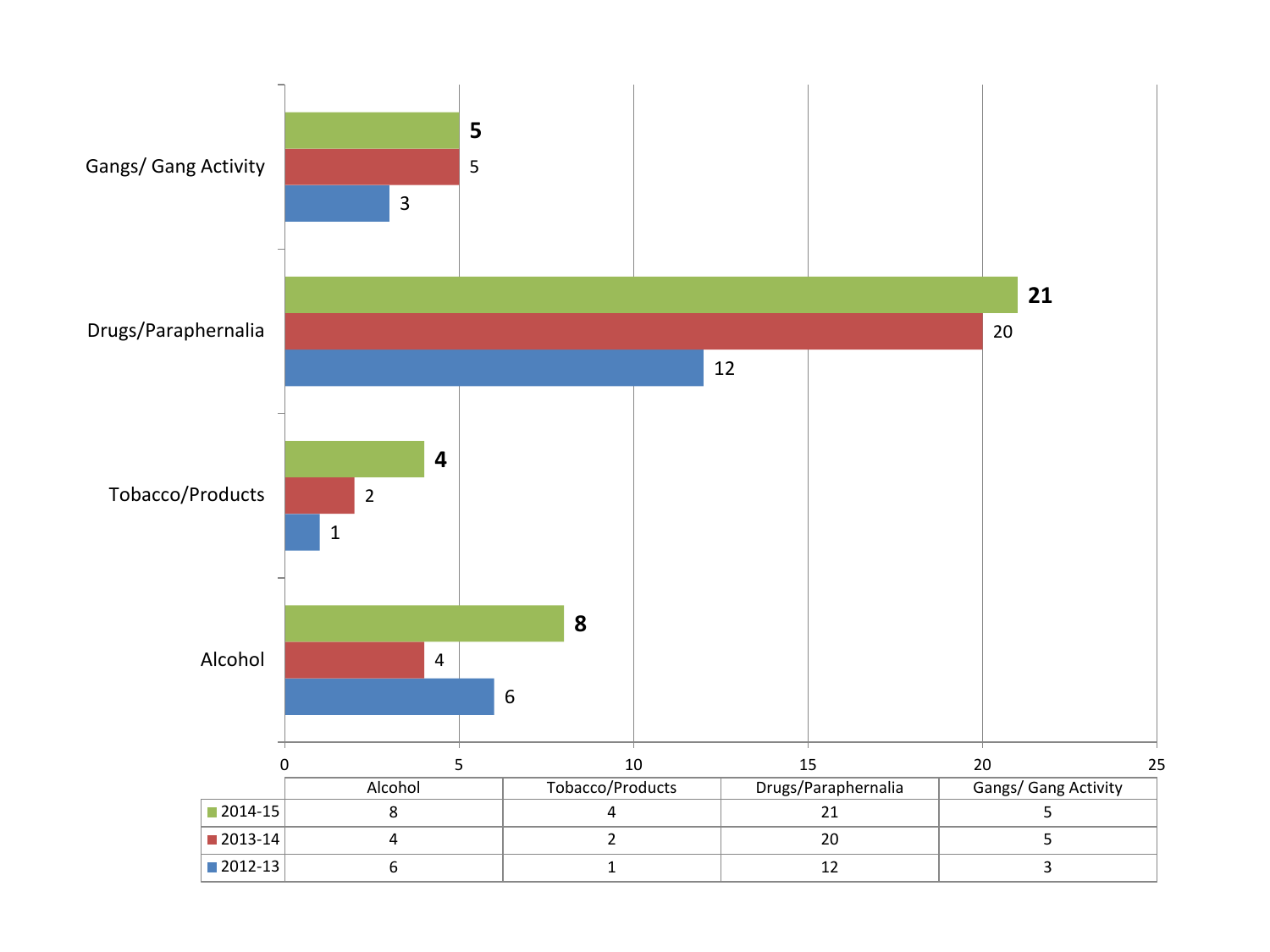![](_page_12_Figure_0.jpeg)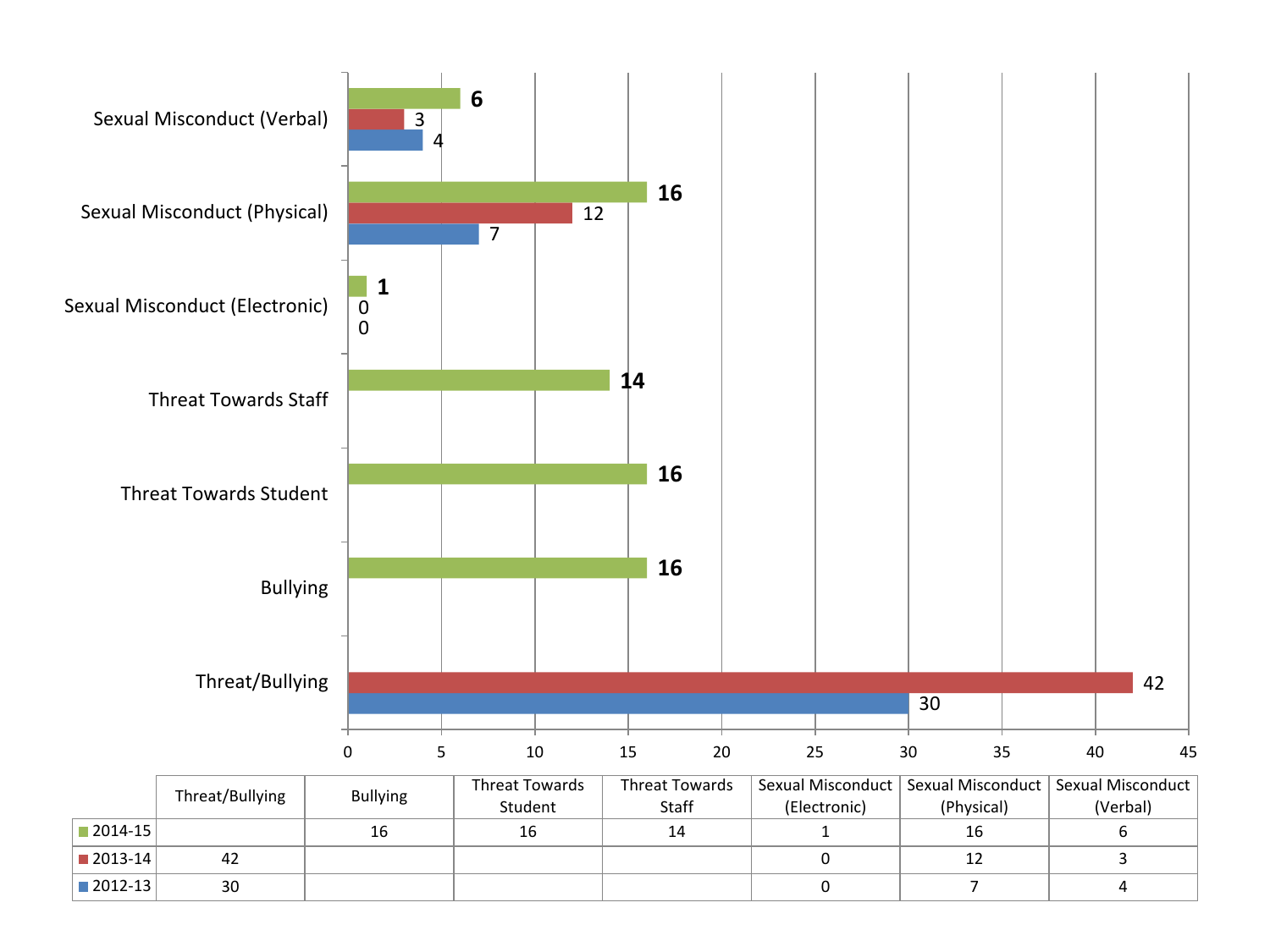![](_page_13_Figure_0.jpeg)

2013-14 209 | 85 | 37 | 67 | 42 2012-13 313 95 34 48 41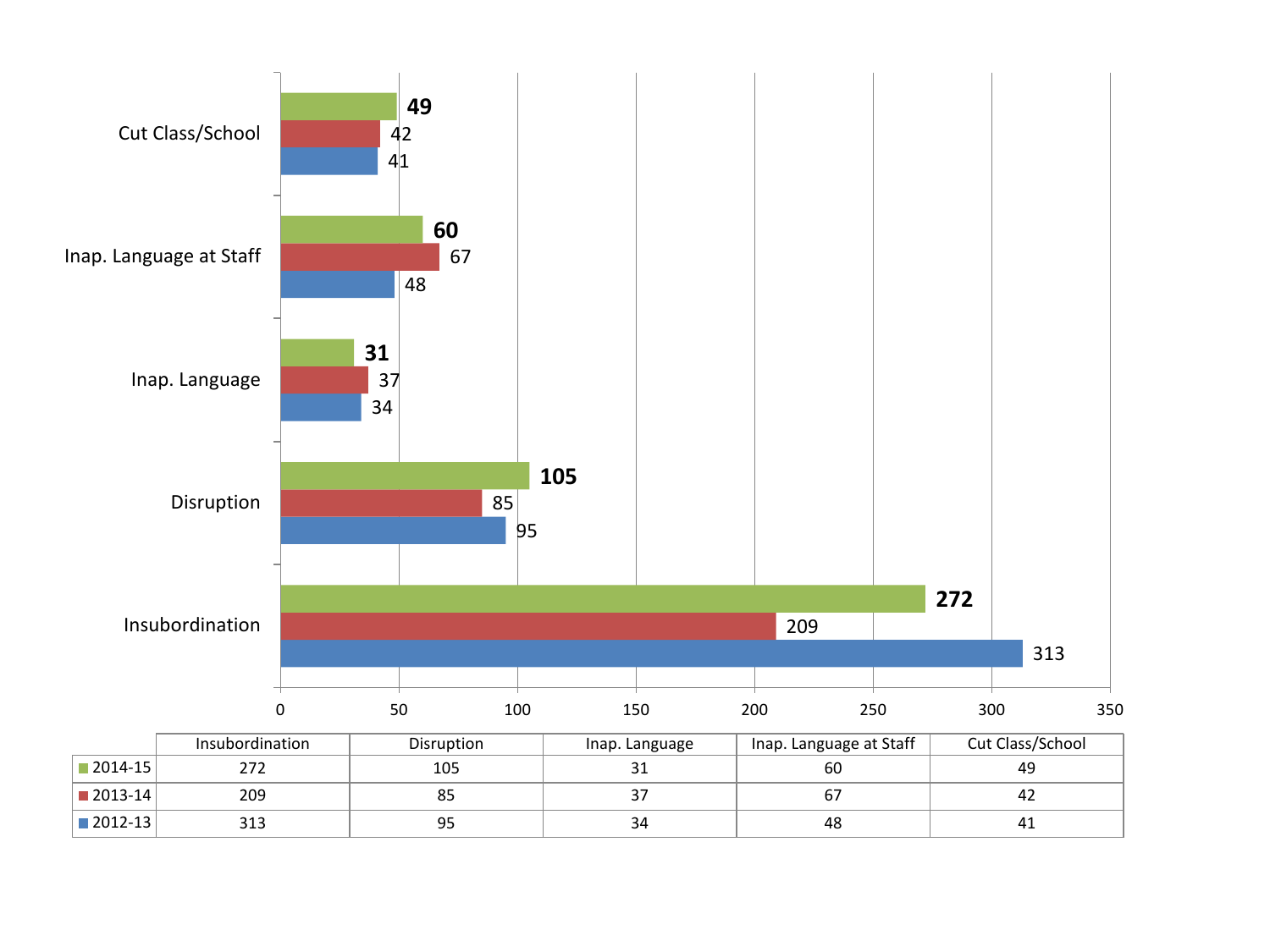![](_page_14_Figure_0.jpeg)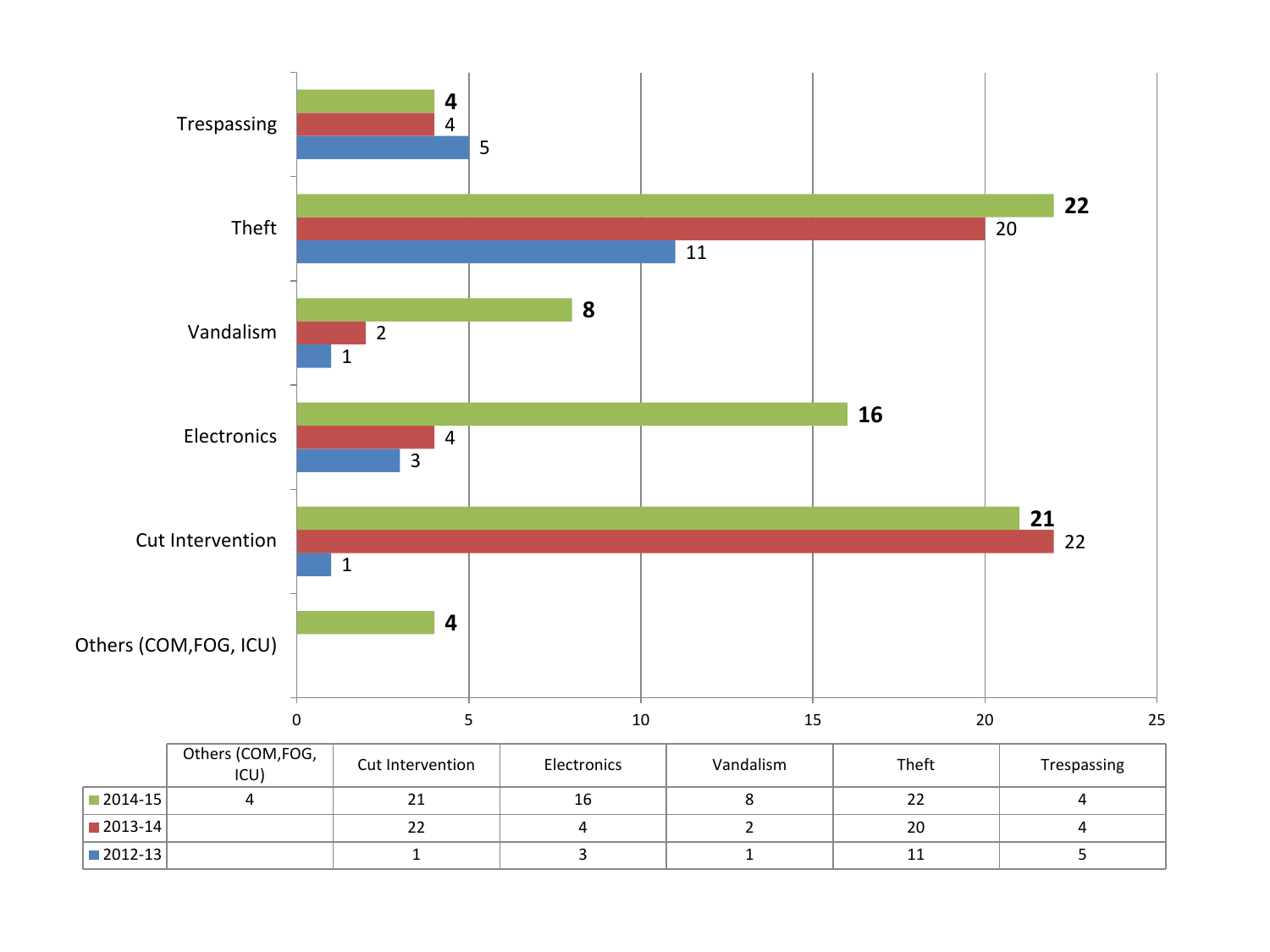## Family Core Suspension Respite Program – Number of Students Served by School

![](_page_15_Figure_1.jpeg)